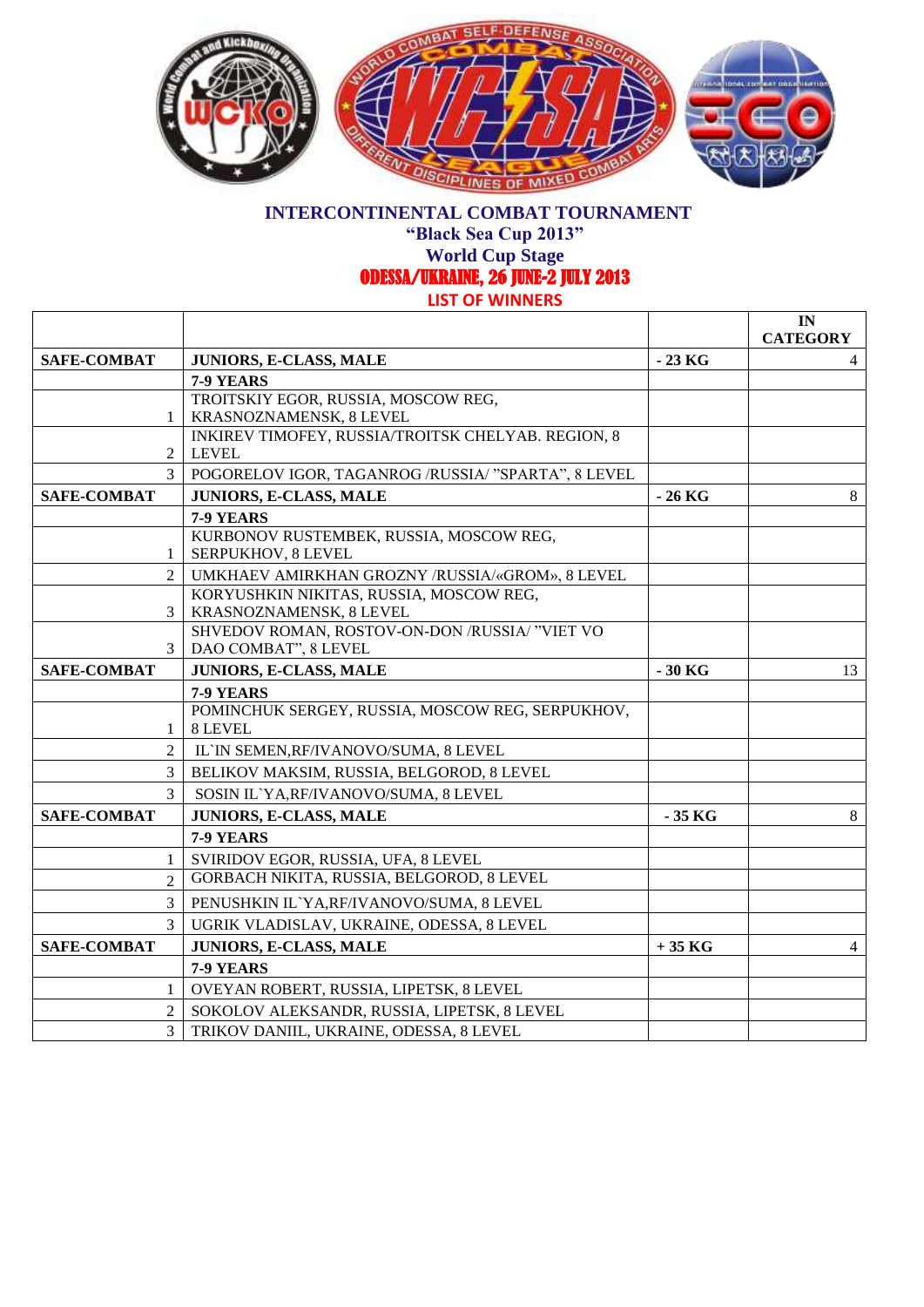

**"Black Sea Cup 2013"**

**World Cup Stage** 

ODESSA/UKRAINE, 26 JUNE-2 JULY 2013

| <b>SAFE-COMBAT</b> | <b>JUNIORS, D-CLASS, MALE</b>                                    | $-30$ KG | $\overline{4}$ |
|--------------------|------------------------------------------------------------------|----------|----------------|
|                    | <b>10-11 YEARS</b>                                               |          |                |
| 1                  | AKBAEV MAGOMED, RUSSIA, KCHR, 8 LEVEL                            |          |                |
| 2                  | ROMANOV RODION, TATARSTAN RUSSIA, 8 LEVEL                        |          |                |
|                    | BALZIROV DOLAN, RUSSIA, MOSCOW REG, PIROGOVSKIY, 8               |          |                |
| 3                  | <b>LEVEL</b>                                                     |          |                |
| <b>SAFE-COMBAT</b> | JUNIORS, D-CLASS, MALE                                           | $-34$ KG | 12             |
|                    | <b>10-11 YEARS</b>                                               |          |                |
| 1                  | BATIEV RAMZAN GROZNY /RUSSIA/ "GROM", 8 LEVEL                    |          |                |
| 2                  | ZUEV MATVEI, RUSSIA, LIPETSK, 8 LEVEL                            |          |                |
| 3                  | MIRZAKHANOV MIRZAKHAN, RUSSIA, IZBERBASH, 8 LEVEL                |          |                |
|                    | KHAYBULIN RUSLAN, RUSSIA/TROITSK CHELYAB.                        |          |                |
| 3                  | REGION./DYUSSH, 8 LEVEL                                          |          |                |
| SAFE-COMBAT        | JUNIORS, D-CLASS, MALE                                           | -39 KG   | 9              |
|                    | <b>10-11 YEARS</b>                                               |          |                |
| 1                  | ARSLANOV ALBERT, RUSSIA, UFA, 8 LEVEL                            |          |                |
| 2                  | ADIATULLIN OLEG, RUSSIA, UFA, 8 LEVEL                            |          |                |
| 3                  | ABDULLIN ZAKHID, TATARSTAN RUSSIA, 8 LEVEL                       |          |                |
|                    | REPIN ALEXANDER, RUSSIA/TROITSK CHELYAB.                         |          |                |
| 3                  | REGION./DYUSSH, 8 LEVEL                                          |          |                |
| <b>SAFE-COMBAT</b> | JUNIORS, D-CLASS, MALE                                           | - 45 KG  | 4              |
|                    | <b>10-11 YEARS</b>                                               |          |                |
| 1                  | SURUSHKIN ROMAN, RUSSIA, BELGOROD, 8 LEVEL                       |          |                |
|                    | BORISOV EGOR, RUSSIA, MOSCOW REG,                                |          |                |
| 2                  | KRASNOZNAMENSK, 8 LEVEL                                          |          |                |
| 3                  | POLUBOYARTSEV ILIYA, RUSSIA, LIPETSK, 8 LEVEL                    |          |                |
| <b>SAFE-COMBAT</b> | JUNIORS, D-CLASS, MALE                                           | $+45$ KG | 6              |
|                    | <b>10-11 YEARS</b>                                               |          |                |
|                    | IVASCHENKO ALEXANDER, RUSSIA/TROITSK CHELYAB.                    |          |                |
| $\mathbf{1}$       | REGION./DYUSSH, 8 LEVEL                                          |          |                |
| 2                  | TYSHOV IGOR, RUSSIA/TROITSK CHELYAB.<br>REGION./DYUSSH, 8 LEVEL  |          |                |
| 3                  |                                                                  |          |                |
|                    | KALININ DANIIL, TAGANROG/RUSSIA/BUSHINKAN, 8 LEVEL               |          |                |
| <b>SAFE-COMBAT</b> | JUNIORS, D-CLASS, FEMALE                                         | $-30$ KG | $\overline{2}$ |
|                    | <b>10-11 YEARS</b>                                               |          |                |
| 1                  | KURBONOVA YOULDUZKHAN, RUSSIA, MOSCOW REG,<br>SERPUKHOV, 8 LEVEL |          |                |
| $\overline{2}$     | IVANOVA KSENIYA, BUELLORUSSIA, 8 LEVEL                           |          |                |
|                    |                                                                  |          | 2              |
| <b>SAFE-COMBAT</b> | JUNIORS, D-CLASS, FEMALE                                         | $+40$ KG |                |
|                    | <b>10-11 YEARS</b>                                               |          |                |
| 1                  | ARBUZOVA ARINA, RUSSIA, UFA, 8 LEVEL                             |          |                |
| $\overline{2}$     | KRUGLOVA ANASTASIYA, RF/IVANOVO/SUMA, 8 LEVEL                    |          |                |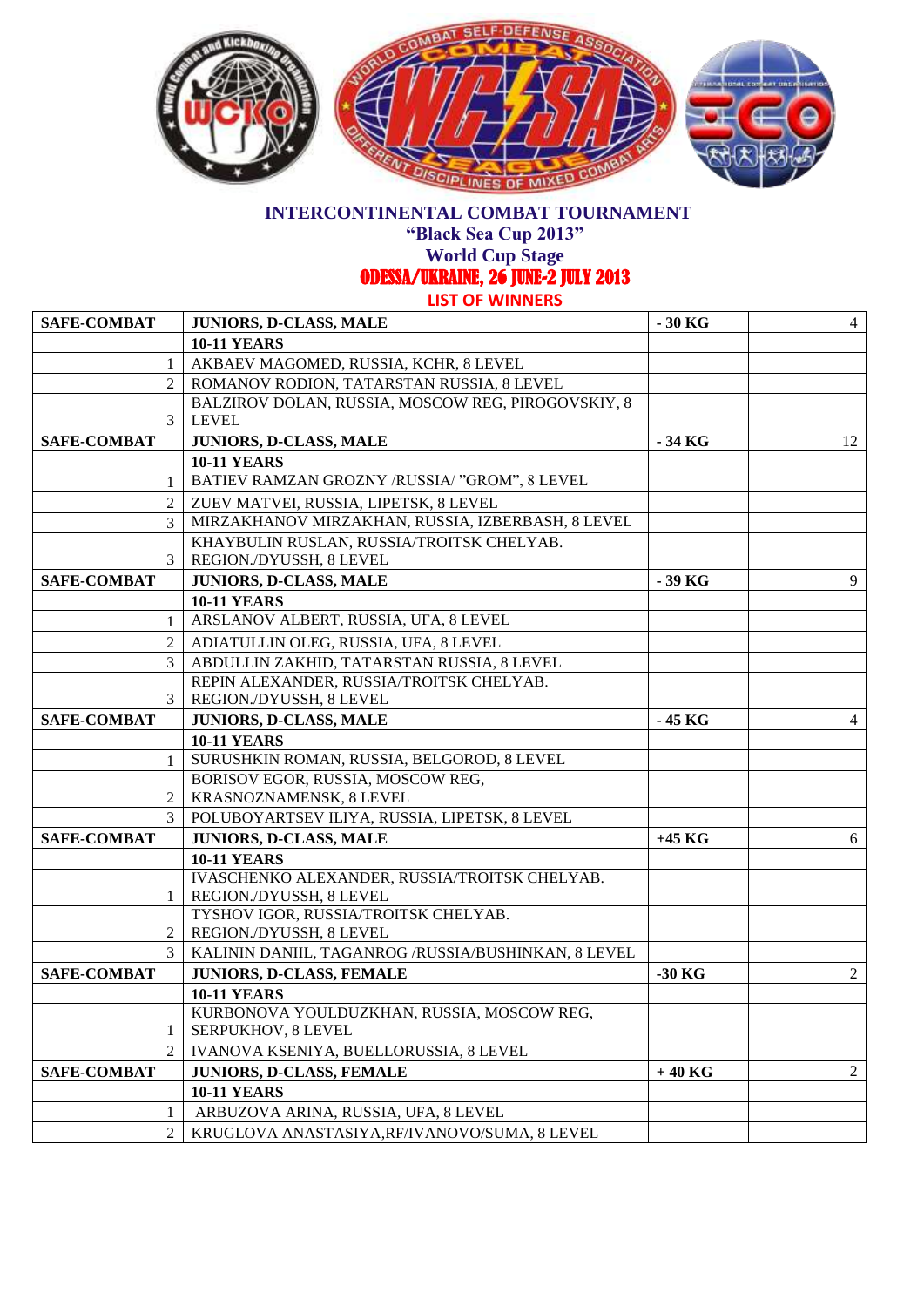

**"Black Sea Cup 2013"**

**World Cup Stage** 

ODESSA/UKRAINE, 26 JUNE-2 JULY 2013

| SAFE-COMBAT        | <b>JUNIORS, C-CLASS, MALE</b>                                             | $-35$ KG | 8              |
|--------------------|---------------------------------------------------------------------------|----------|----------------|
|                    | <b>12-13 YEARS</b>                                                        |          |                |
| $\mathbf{1}$       | GADJIEV ABUBAKAR, RUSSIA, MAKHACHKALA                                     |          |                |
|                    | DVORTSOV ALEXANDER, RUSSIA/TROITSK CHELYAB.                               |          |                |
| 2                  | <b>REGION./DYUSSH</b>                                                     |          |                |
| 3                  | RASHIDOV ABDULHAQ, UZBEKISTAN, ICAA UZB                                   |          |                |
| $\mathcal{E}$      | MALTSEV SERGEY, RUSSIA, BELGOROD                                          |          |                |
| <b>SAFE-COMBAT</b> | <b>JUNIORS, C-CLASS, MALE</b>                                             | - 40 KG  | 14             |
|                    | <b>12-13 YEARS</b>                                                        |          |                |
|                    | VASILIEV ANDREY, RUSSIA, MOSCOW REG, KRASNIE                              |          |                |
| 1                  | <b>KRILIYA</b><br>YUSUPOV DMITRY, RUSSIA/TROITSK CHELYAB.                 |          |                |
| 2                  | <b>REGION./DYUSSH</b>                                                     |          |                |
| $\mathfrak{Z}$     | DALAKYAN LEONARD, RUSSIA, MOSCOW                                          |          |                |
|                    | KRASIVSKIY LEV, RUSSIA, MOSCOW REG,                                       |          |                |
| 3                  | <b>KRASNOZNAMENSK</b>                                                     |          |                |
| <b>SAFE-COMBAT</b> | JUNIORS, C-CLASS, MALE                                                    | - 45 KG  | 4              |
|                    | <b>12-13 YEARS</b>                                                        |          |                |
| 1                  | BANDAEV RASHID, GROZNY /RUSSIA/ "ATLANT"                                  |          |                |
| 2                  | MAGOMEDOV ABDULKERIM, RUSSIA, MAKHACHKALA                                 |          |                |
| 3                  | IVAKHNOV SERGEY, ROSTOV-ON-DON /RUSSIA                                    |          |                |
| <b>SAFE-COMBAT</b> | JUNIORS, C-CLASS, MALE                                                    | $-50$ KG |                |
|                    | <b>12-13 YEARS</b>                                                        |          |                |
|                    | PETUHOV ARTEM, MOSCOW REGION /RUSSIA/                                     |          |                |
| 1                  | "GVARDEETZ"                                                               |          |                |
| 2                  | LEPKOV PAVEL, RUSSIA/TROITSK CHELYAB. REGION                              |          |                |
| 3                  | BAKAEV ANTON, TAGANROG /RUSSIA/BUSHINKAN                                  |          |                |
| <b>SAFE-COMBAT</b> | <b>JUNIORS, C-CLASS, MALE</b>                                             | - 55 KG  | 7              |
|                    | <b>12-13 YEARS</b>                                                        |          |                |
| 1                  | TESIEV UMAR, RUSSIA, STAVROPOL                                            |          |                |
| 2                  | KUDRYAVTSEV VASILIY, RUSSIA, KEMEROVO                                     |          |                |
| 3                  | EVSEEV ALEKSANDR, RUSSIA, BELGOROD                                        |          |                |
| <b>SAFE-COMBAT</b> | <b>JUNIORS, C-CLASS, MALE</b>                                             | $-60$ KG | $\overline{4}$ |
|                    | <b>12-13 YEARS</b>                                                        |          |                |
| 1                  | VATULIN DMITRII, TAGANROG /RUSSIA/ "SPARTA"                               |          |                |
|                    | SHIRIN DANIL, RUSSIA/TROITSK CHELYAB.                                     |          |                |
| 2<br>3             | <b>REGION./DYUSSH</b><br>NAZAROV MISHA, RUSSIA, MOSCOW REG, KRASNOZNAM-SK |          |                |
|                    |                                                                           |          | $\overline{2}$ |
| <b>SAFE-COMBAT</b> | <b>JUNIORS, C-CLASS, MALE</b><br><b>12-13 YEARS</b>                       | $+60$ KG |                |
| 1                  | ARAKELYAN KARAPET, RUSSIA, MOSCOW                                         |          |                |
|                    | ALONOV EDGAR, RUSSIA, YAROSLAVL                                           |          |                |
|                    |                                                                           |          |                |
|                    |                                                                           |          |                |
| $\overline{c}$     |                                                                           |          |                |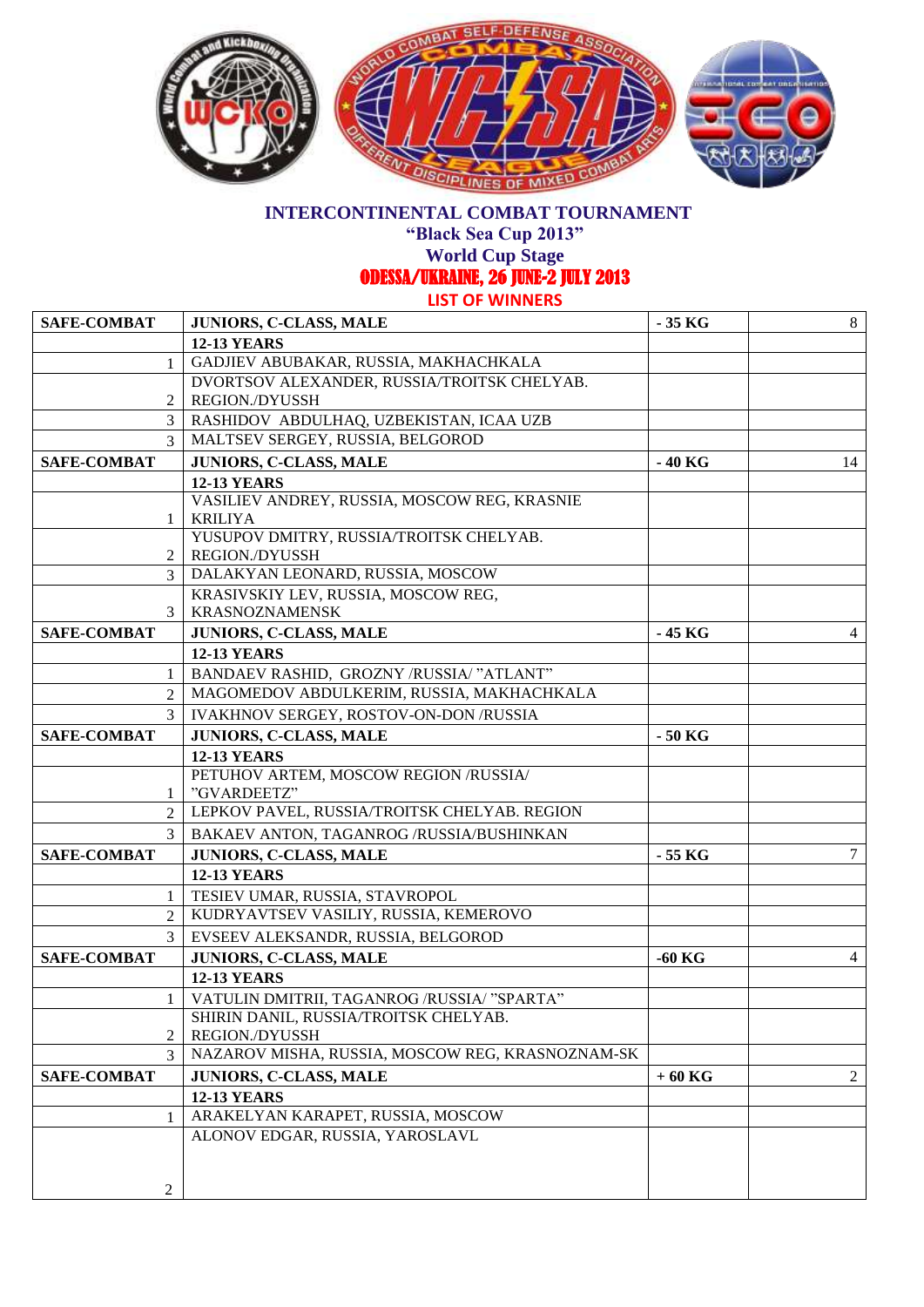

**"Black Sea Cup 2013"**

**World Cup Stage** 

ODESSA/UKRAINE, 26 JUNE-2 JULY 2013

| <b>SAFE-COMBAT</b> | <b>JUNIORS, C-CLASS, FEMALE</b>      | -45 KG |  |
|--------------------|--------------------------------------|--------|--|
|                    | <b>12-13 YEARS</b>                   |        |  |
|                    | ' KUVAKINA DARIYA, RUSSIA, YAROSLAVL |        |  |
|                    | BELYAEVA INNA, BUELLORUSSIA          |        |  |

| <b>SAFE-COMBAT</b> | JUNIORS, B-CLASS, MALE                            | $-45$ KG | $\overline{4}$  |
|--------------------|---------------------------------------------------|----------|-----------------|
|                    | <b>14-15 YEARS</b>                                |          |                 |
| $\mathbf{1}$       | BANDAEV ZAUR, GROZNY /RUSSIA/ "ATLANT"            |          |                 |
| 2                  | JAVOHIR ABDUQAHHOROV, UZBEKISTAN, ICAA UZB        |          |                 |
| $\mathcal{E}$      | KURBANOV VANIBEK, RF/IVANOVO/SUMA                 |          |                 |
| <b>SAFE-COMBAT</b> | <b>JUNIORS, B-CLASS, MALE</b>                     | - 50 KG  | $5\overline{)}$ |
|                    | <b>14-15 YEARS</b>                                |          |                 |
| 1                  | MUSALAEV TAGIR, RUSSIA, MAKHACHKALA               |          |                 |
| $\mathfrak{D}$     | MAVLETBAEV EDUARD, RUSSIA, UFA                    |          |                 |
| $\mathcal{F}$      | SALTIKOV ZAKHAR, RUSSIA, KEMEROVO                 |          |                 |
| <b>SAFE-COMBAT</b> | JUNIORS, B-CLASS, MALE                            | $-55$ KG | 9               |
|                    | <b>14-15 YEARS</b>                                |          |                 |
| 1                  | ATABAEV MURAD, RUSSIA, MAKHACHKALA                |          |                 |
| $\mathfrak{D}$     | AKHMEDOV AGIL, RF/IVANOVO/SUMA                    |          |                 |
| 3                  | MIRODILJON QAMBARALIEV, UZBEKISTAN, ICAA UZB      |          |                 |
| 3                  | KHADYRKA MIKHAIL, RUSSIA, MOSCOW REG, PIROGOVSKIY |          |                 |
| <b>SAFE-COMBAT</b> | <b>JUNIORS, B-CLASS, MALE</b>                     | $-60$ KG | 5               |
|                    | <b>14-15 YEARS</b>                                |          |                 |
| 1                  | KOTLEU VIKTOR, RUSSIA, MOSCOW REG, PIROGOVSKIY    |          |                 |
|                    | VOROTILIN MAKSIM, RUSSIA, MOSCOW REG, SERGIEV-    |          |                 |
| 2                  | <b>POSAD</b>                                      |          |                 |
| $\mathcal{E}$      | DISHEKOV TIMUR, RUSSIA, YAROSLAVL                 |          |                 |
| <b>SAFE-COMBAT</b> | JUNIORS, B-CLASS, MALE                            | $-65$ KG | 9               |
|                    | <b>14-15 YEARS</b>                                |          |                 |
| 1                  | SUSURKAEV TAMERLAN, GROZNY /RUSSIA/ "ATLANT"      |          |                 |
| $\mathfrak{D}$     | KHIRIEV GAZIYAV, RUSSIA, MAKHACHKALA              |          |                 |
| 3                  | ZABRODIN MAKSIM,RF/IVANOVO/SUMA                   |          |                 |
| 3                  | DZYGAR ARTEM, TAGANROG /RUSSIA/ "SPARTA"          |          |                 |
| <b>SAFE-COMBAT</b> | JUNIORS, B-CLASS, MALE                            | -70 KG   | $\overline{4}$  |
|                    | <b>14-15 YEARS</b>                                |          |                 |
| $\mathbf{1}$       | TEMIROV RASHID, RUSSIA, MAKHACHKALA               |          |                 |
| $\overline{2}$     | KHASAEV MAGOMED, RUSSIA, KHASAVIYUORT             |          |                 |
| $\mathcal{E}$      | TESIEV KURMAN, RUSSIA, STAVROPOL                  |          |                 |
| <b>SAFE-COMBAT</b> | JUNIORS, B-CLASS, MALE                            | $+70$ KG | $\overline{4}$  |
|                    | <b>14-15 YEARS</b>                                |          |                 |
| 1                  | MAGOMEDOV MAGOMEDRASUL, RUSSIA, MAKHACHKALA       |          |                 |
| $\overline{2}$     | KURBANOV SHAMIL, RUSSIA, LAKHACHKALA              |          |                 |
| $\mathfrak{Z}$     | BURZIGOV RAMZAN GROZNY /RUSSIA/«GROM»             |          |                 |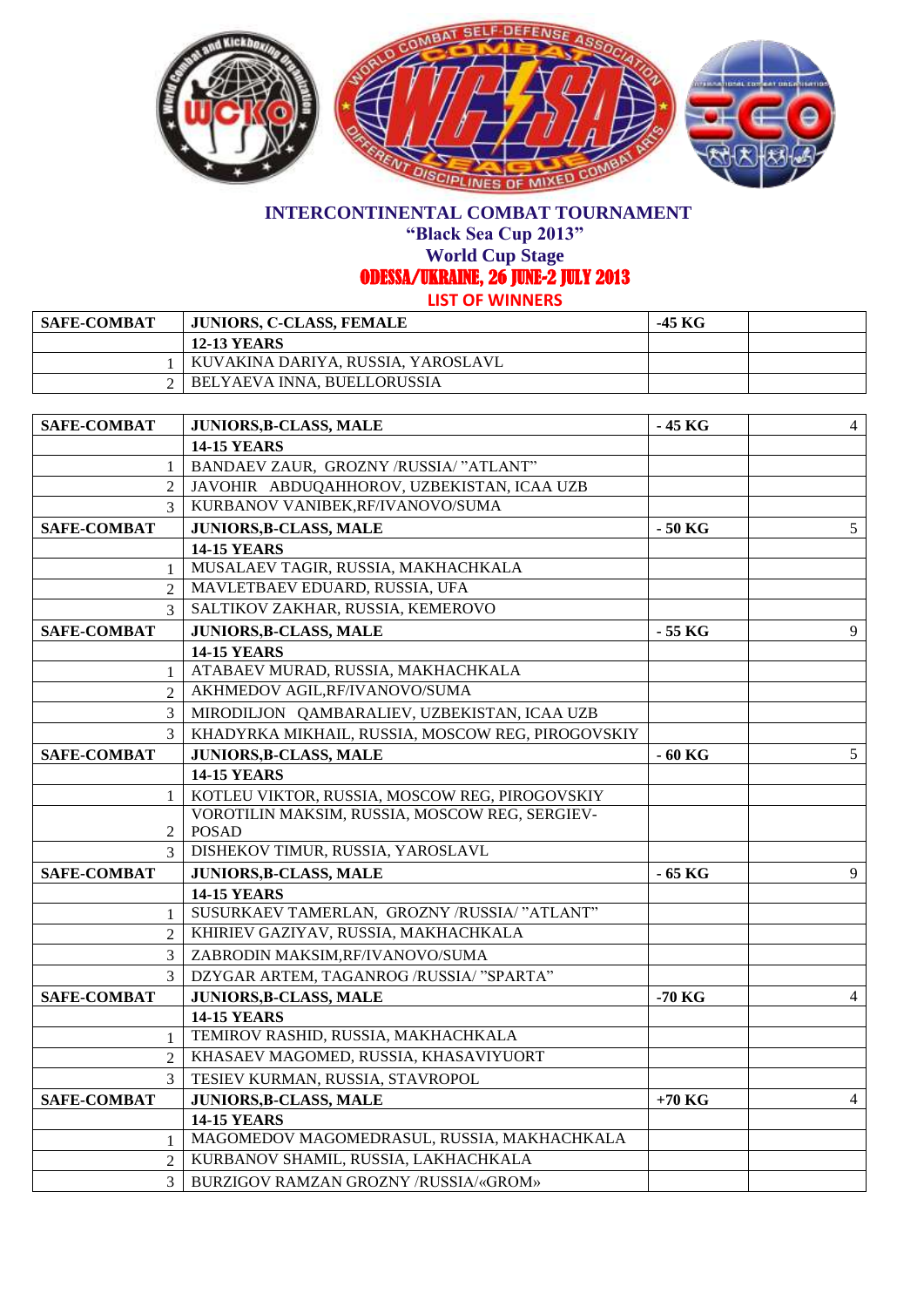

#### **INTERCONTINENTAL COMBAT TOURNAMENT "Black Sea Cup 2013" World Cup Stage**  ODESSA/UKRAINE, 26 JUNE-2 JULY 2013 **LIST OF WINNERS**

| <b>SAFE-COMBAT</b>          | JUNIORS, A-CLASS, MALE                     | $-55$ KG | 9              |
|-----------------------------|--------------------------------------------|----------|----------------|
|                             | <b>16-17 YEARS</b>                         |          |                |
| 1                           | TAGIROV UMAR, GROZNY /RUSSIA/ "ATLANT"     |          |                |
| 2                           | AKHMAEV SHAMIL, GROZNY /RUSSIA/ "ATLANT"   |          |                |
| $\mathfrak{Z}$              | TOKHCHUKOV MURAT, RUSSIA, YAROSLAVL        |          |                |
| $\mathcal{E}$               | JOVBURIYEV DOSTON, UZBEKISTAN, ICAA UZB    |          |                |
| <b>SAFE-COMBAT</b>          | JUNIORS, A-CLASS, MALE                     | $-60$ KG | 8              |
|                             | <b>16-17 YEARS</b>                         |          |                |
| 1                           | AUSHEV AMAL, RUSSIA, STAVROPOL             |          |                |
| 2                           | TOKHCHUKOV MARAT, RUSSIA, YAROSLAVL        |          |                |
| 3                           | ANISIFOROV EDUARD, RUSSIA, UFA             |          |                |
| 3                           | GABDULLIN KAMIL, RUSSIA, UFA               |          |                |
| <b>SAFE-COMBAT</b>          | JUNIORS, A-CLASS, MALE                     | - 65 KG  | 9              |
|                             | <b>16-17 YEARS</b>                         |          |                |
| 1                           | ALISKEROV SAMIR, RUSSIA, DERBENT           |          |                |
| 2                           | GUSEYNOV VLADIMIR, RF/IVANOVO/SUMA         |          |                |
|                             | GUSEYNOV MUSA, RUSSIA/TROITSK CHELYAB.     |          |                |
| 3                           | REGION./DYUSSH                             |          |                |
| $\mathcal{F}$               | GEBENOV DJAMAL, RUSSIA, YAROSLAVL          |          |                |
| <b>SAFE-COMBAT</b>          | JUNIORS, A-CLASS, MALE                     | - 70 KG  | 8              |
|                             | <b>16-17 YEARS</b>                         |          |                |
| 1                           | BURSAKOV MAGOMED, GROZNY /RUSSIA/ "ATLANT" |          |                |
| $\mathfrak{D}$              | RABADANOV SHIKHSHANAT, RUSSIA, DERBENT     |          |                |
| 3                           | YAKOVENKO OLEG, UKRAINE, ODESSA            |          |                |
| $\mathcal{R}$               | VELIKANOV IGOR, RUSSIA, YAROSLAVL          |          |                |
| <b>SAFE-COMBAT</b>          | JUNIORS, A-CLASS, MALE                     | - 75 KG  | 5              |
|                             | <b>16-17 YEARS</b>                         |          |                |
| $\mathbf{1}$                | TSUROV ADAM, RUSSIA, STAVROPOL             |          |                |
| 2                           | BATALOV BASHAN, GROZNY /RUSSIA/ "GROM"     |          |                |
| 3                           | CHUZHAEV MUSLIM, GROZNY /RUSSIA/ "ATLANT"  |          |                |
| <b>SAFE-COMBAT</b>          | JUNIORS, A-CLASS, MALE                     | $-81$ KG | $\overline{2}$ |
|                             | <b>16-17 YEARS</b>                         |          |                |
| -1                          | CHUZHAEV MUSLIM, GROZNY /RUSSIA/ "ATLANT"  |          |                |
| $\mathcal{D}_{\mathcal{L}}$ | <b>IVANOV TIMER, RUSSIA, UFA</b>           |          |                |
| <b>SAFE-COMBAT</b>          | <b>JUNIORS, A-CLASS, MALE</b>              | $+81$ KG | $\overline{2}$ |
|                             | <b>16-17 YEARS</b>                         |          |                |
| $\mathbf{1}$                | USMAEV ADAM, RUSSIA, KCHR                  |          |                |
| $\mathfrak{D}$              | ALOYAN GURGEN, RUSSIA, STAVROPOL           |          |                |
| <b>SAFE-COMBAT</b>          | JUNIORS, A-CLASS, FEMALE                   | $-50$ KG | 3 <sup>7</sup> |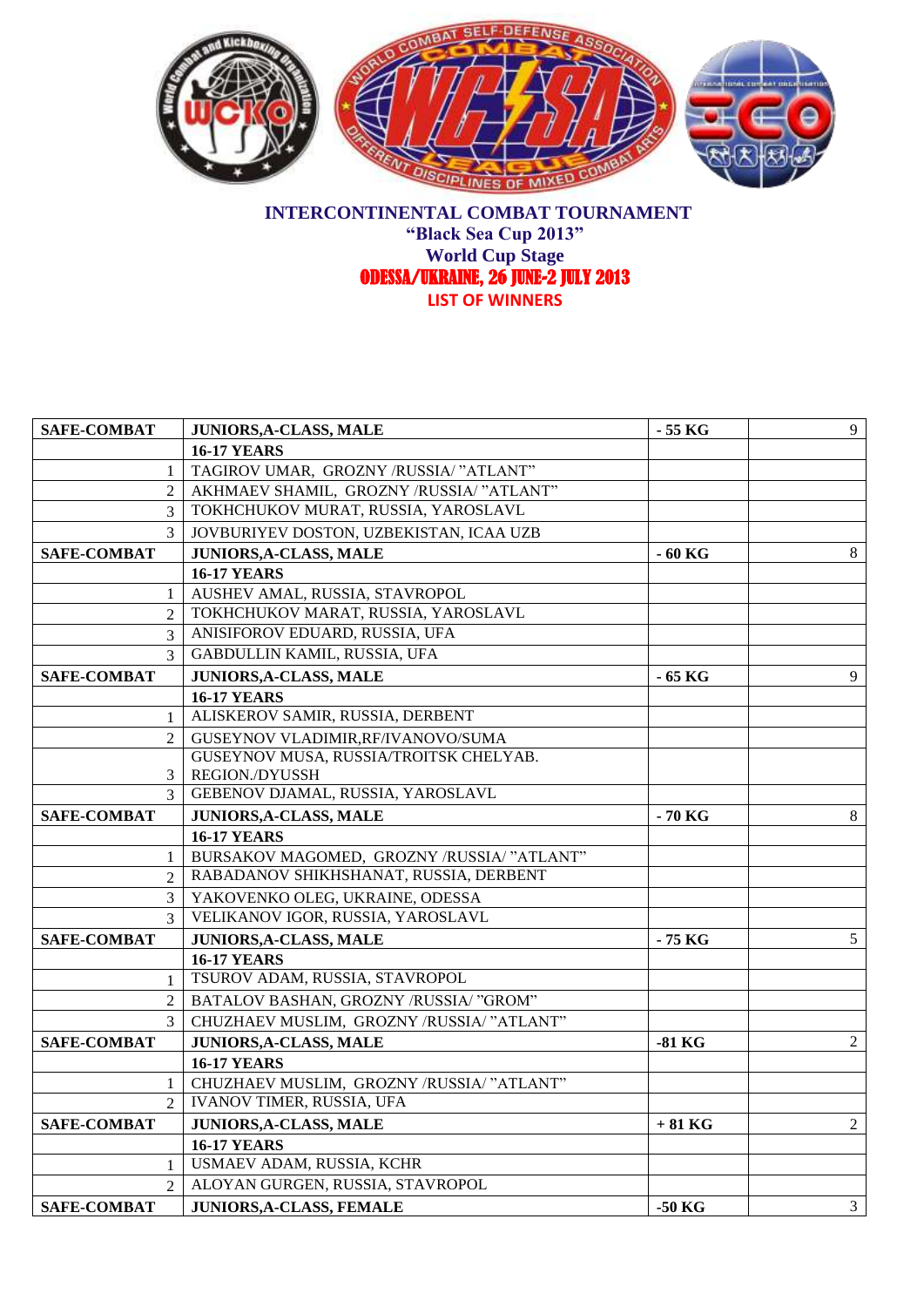

**"Black Sea Cup 2013"**

**World Cup Stage** 

ODESSA/UKRAINE, 26 JUNE-2 JULY 2013

|                    | <b>16-17 YEARS</b>                                |          |  |
|--------------------|---------------------------------------------------|----------|--|
|                    | KINDRUK ANASTASIYA, RUSSIA, MOSCOW                |          |  |
| $\mathfrak{D}$     | SHAYDULLAYEVA GULIRUXSORA, UZBEKISTAN, ICAA UZB   |          |  |
| 3                  | RUZIMURODOVA MEHINBONU, UZBEKISTAN, ICAA UZB      |          |  |
| <b>SAFE-COMBAT</b> | <b>JUNIORS, A-CLASS, FE MALE</b>                  | $-60$ KG |  |
|                    | <b>16-17 YEARS</b>                                |          |  |
|                    | SAFRONOVA NATALIA, PETROPAVLOVSK-                 |          |  |
|                    | KAMSHATSKI/RUSSIA                                 |          |  |
| $\mathfrak{D}$     | SEMENOVA ANNA, RUSSIA,                            |          |  |
| 3                  | UZOKOVA SURAYYOHON, UZBEKISTAN, ICAA UZB          |          |  |
| <b>SAFE-COMBAT</b> | <b>JUNIORS, A-CLASS, MALE</b>                     | $+60$ KG |  |
|                    | <b>16-17 YEARS</b>                                |          |  |
|                    | DOROFEEVA OLGA, RUSSIA, MOSCOW REG, SERGIEV-POSAD |          |  |
| $\mathfrak{D}$     | SHPAK NADEZHDA, TAGANROG /RUSSIA/ "SPARTA"        |          |  |

| <b>SAFE-COMBAT</b> | <b>MEN</b>                                   | $-60$ KG | 6  |
|--------------------|----------------------------------------------|----------|----|
|                    | <b>18-35 YEARS</b>                           |          |    |
| 1                  | MACHIGOV ALVI, GROZNY /RUSSIA/ "ATLANT"      |          |    |
| $\overline{2}$     | NIJEBOVSKIY PAVEL, RUSSIA, YAROSLAVL         |          |    |
| $\mathcal{R}$      | MAGOMEDOV ISMAIL, RUSSIA, DERBENT            |          |    |
| <b>SAFE-COMBAT</b> | <b>MEN</b>                                   | - 65 KG  | 5  |
|                    | <b>18-35 YEARS</b>                           |          |    |
| $\mathbf{1}$       | MIKHAILOV AYUB, RUSSIA, KCHR                 |          |    |
| $\overline{2}$     | KAZARYAN SPARTAK, RF/IVANOVO/SUMA            |          |    |
| 3                  | MAGOMEDOV AIDAMIR, GROZNY /RUSSIA/ "ATLANT"  |          |    |
| <b>SAFE-COMBAT</b> | <b>MEN</b>                                   | $-70$ KG | 12 |
|                    | <b>18-35 YEARS</b>                           |          |    |
| $\mathbf{1}$       | CHERKESOV ALIM, RUSSIA, MAKHACHKALA          |          |    |
| $\overline{2}$     | MAGOMADOV KHUSEIN, GROZNY /RUSSIA/«GROM»     |          |    |
| 3                  | BOLATBIEV SULUMBEK, GROZNY /RUSSIA/ "ATLANT" |          |    |
| $\mathcal{R}$      | NAJMITDINOV RASIM, RUSSIA, MAKHACHKALA       |          |    |
| <b>SAFE-COMBAT</b> | <b>MEN</b>                                   | - 75 KG  | 7  |
|                    | <b>18-35 YEARS</b>                           |          |    |
| $\mathbf{1}$       | KHASANOV RUSTAM, RUSSIA, YAROSLAVL           |          |    |
| 2                  | PANOV MAKSIM, RF/IVANOVO/SUMA                |          |    |
| $\mathcal{E}$      | ABASOV AMIR, RUSSIA, DERBENT                 |          |    |
| <b>SAFE-COMBAT</b> | <b>MEN</b>                                   | $-81$ KG | 2  |
|                    | <b>18-35 YEARS</b>                           |          |    |
| $\mathbf{1}$       | BAIRAMUKOV RUSLAN, RUSSIA, YAROSLAVL         |          |    |
| $\mathfrak{D}$     | SIROKONYAN TATUL, RUSSIA, NOVOKUZNETSK       |          |    |
| <b>SAFE-COMBAT</b> | <b>MEN</b>                                   | $-87$ KG | 2  |
|                    | <b>18-35 YEARS</b>                           |          |    |
| $\mathbf{1}$       | BAHTAROV SAIKHAN, GROZNY /RUSSIA/ "GROM"     |          |    |
| 2                  | VEJNINS ILGOR, LATVIA                        |          |    |